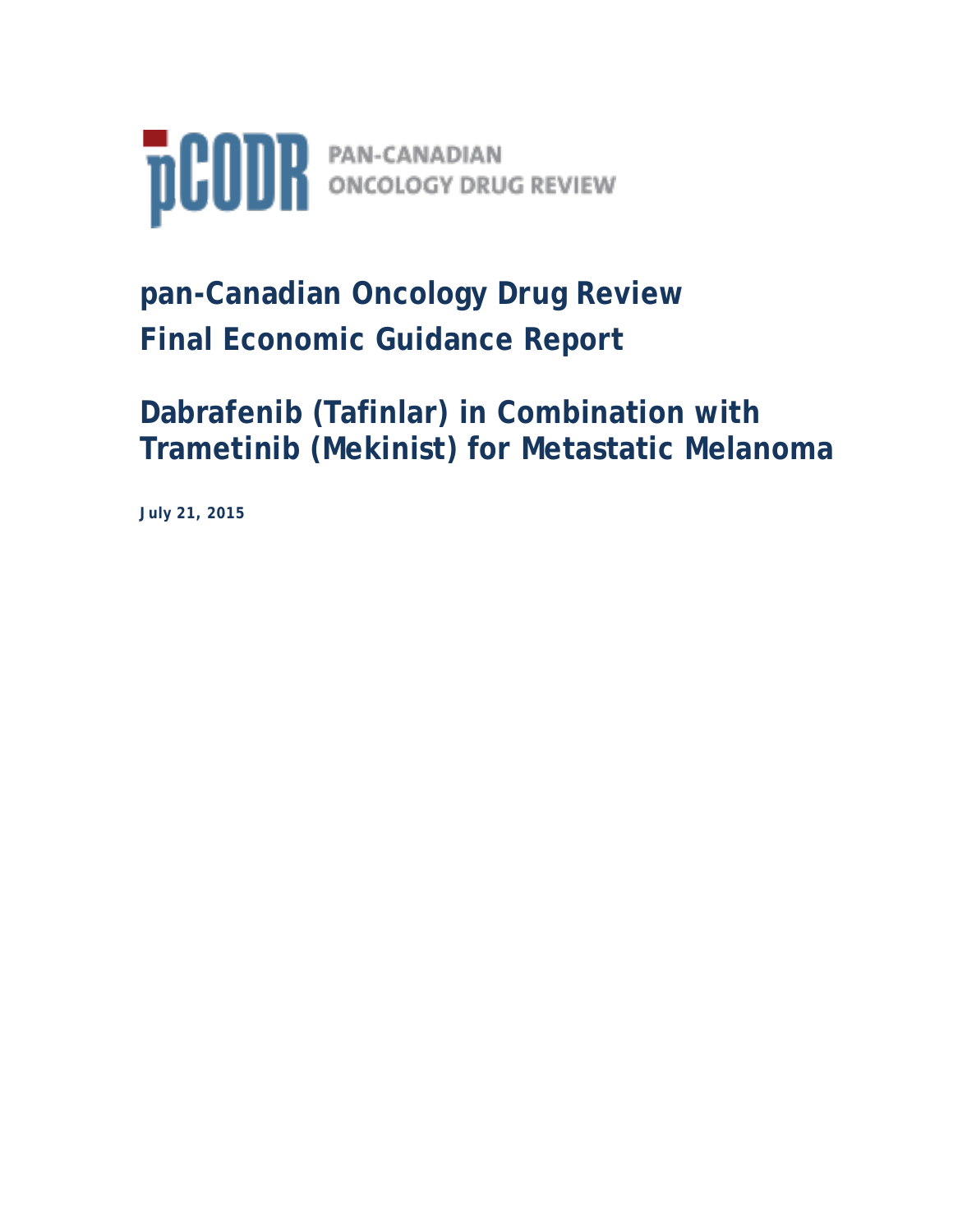# **DISCLAIMER**

#### **Not a Substitute for Professional Advice**

This report is primarily intended to help Canadian health systems leaders and policymakers make well-informed decisions and thereby improve the quality of health care services. While patients and others may use this report, they are made available for informational and educational purposes only. This report should not be used as a substitute for the application of clinical judgment in respect of the care of a particular patient or other professional judgment in any decision making process, or as a substitute for professional medical advice.

#### **Liability**

pCODR does not assume any legal liability or responsibility for the accuracy, completeness or usefulness of any information, drugs, therapies, treatments, products, processes, or services disclosed. The information is provided "as is" and you are urged to verify it for yourself and consult with medical experts before you rely on it. You shall not hold pCODR responsible for how you use any information provided in this report.

Reports generated by pCODR are composed of interpretation, analysis, and opinion on the basis of information provided by pharmaceutical manufacturers, tumour groups, and other sources. pCODR is not responsible for the use of such interpretation, analysis, and opinion. Pursuant to the foundational documents of pCODR, any findings provided by pCODR are not binding on any organizations, including funding bodies. pCODR hereby disclaims any and all liability for the use of any reports generated by pCODR (for greater certainty, "use" includes but is not limited to a decision by a funding body or other organization to follow or ignore any interpretation, analysis, or opinion provided in a pCODR report).

### **FUNDING**

The pan-Canadian Oncology Drug Review is funded collectively by the provinces and territories, with the exception of Quebec, which does not participate in pCODR at this time.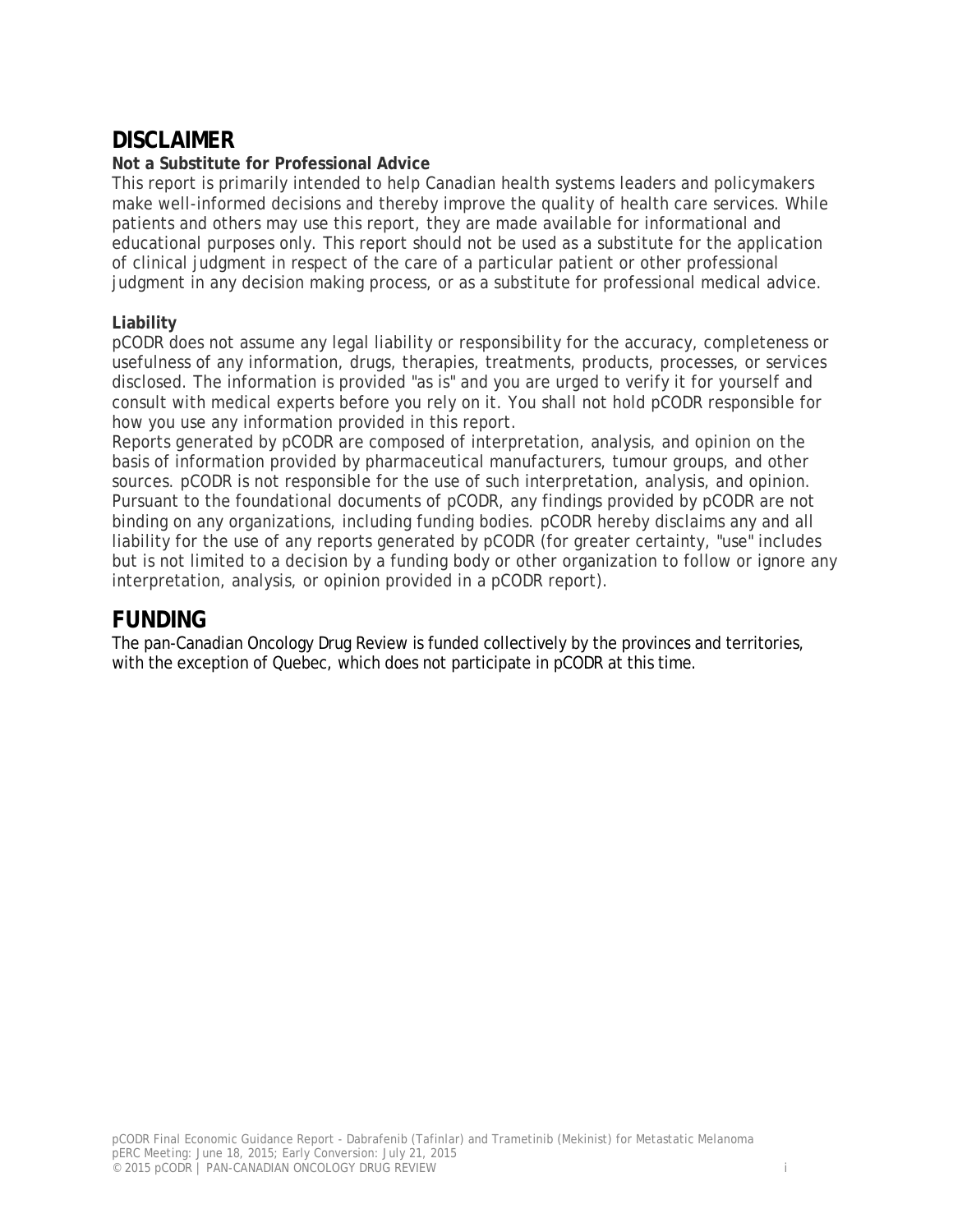# **INQUIRIES**

Inquiries and correspondence about the pan-Canadian Oncology Drug Review (pCODR) should be directed to:

pan-Canadian Oncology Drug Review 154 University Avenue, Suite 300 Toronto, ON M5H 3Y9

| Telephone: | 613-226-2553       |
|------------|--------------------|
| Toll Free: | 1-866-988-1444     |
| Fax:       | 1-866-662-1778     |
| Email:     | requests@cadth.ca  |
| Website:   | www.cadth.ca/pcodr |
|            |                    |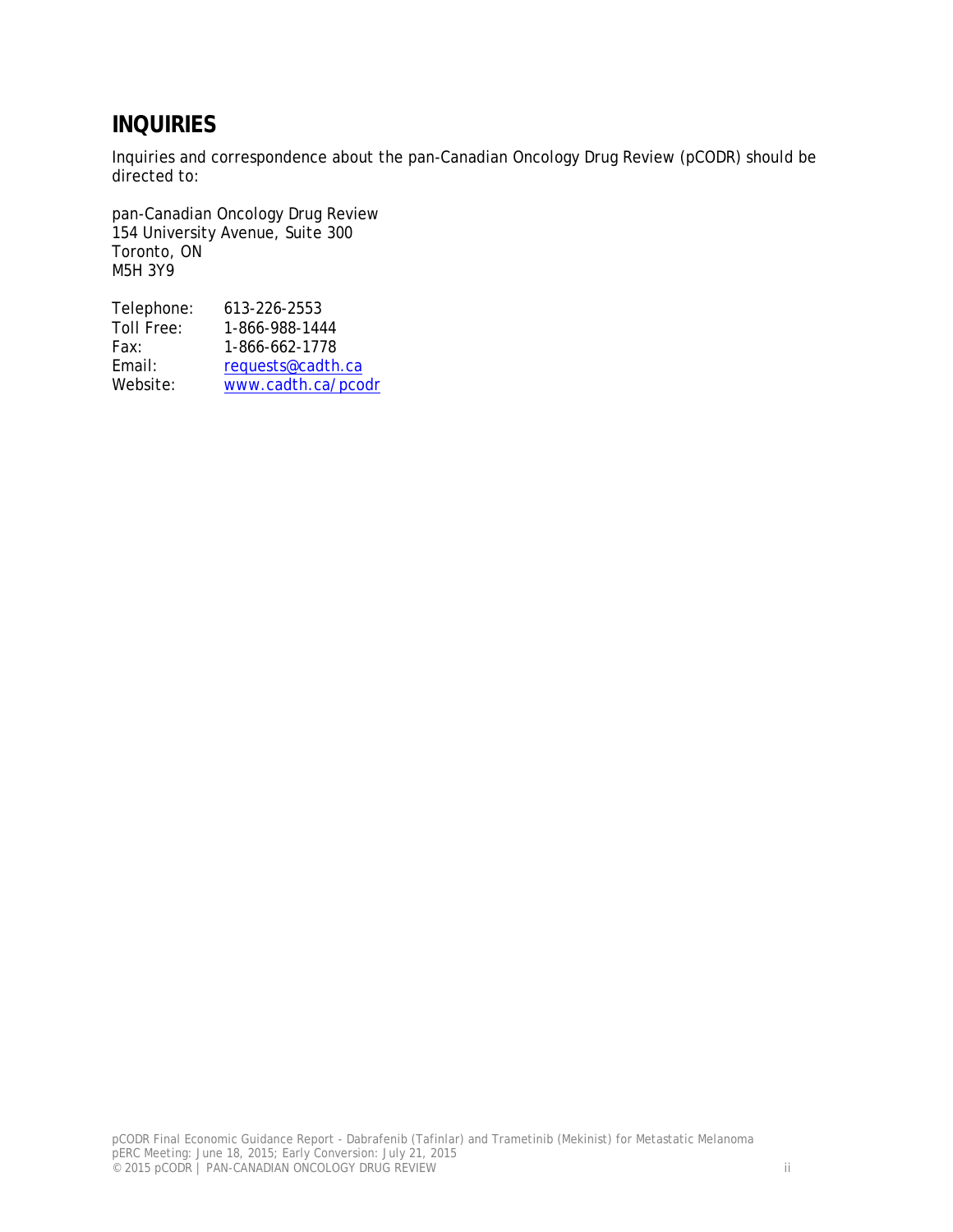# **TABLE OF CONTENTS**

|                                                                                                                                                                                                                                                                                                                                                                   | ji             |  |  |  |  |  |  |
|-------------------------------------------------------------------------------------------------------------------------------------------------------------------------------------------------------------------------------------------------------------------------------------------------------------------------------------------------------------------|----------------|--|--|--|--|--|--|
|                                                                                                                                                                                                                                                                                                                                                                   | iii            |  |  |  |  |  |  |
|                                                                                                                                                                                                                                                                                                                                                                   | $\mathbf{1}$   |  |  |  |  |  |  |
| 1.1.                                                                                                                                                                                                                                                                                                                                                              | 1              |  |  |  |  |  |  |
| 1.2.                                                                                                                                                                                                                                                                                                                                                              | $\overline{2}$ |  |  |  |  |  |  |
| 1.3.                                                                                                                                                                                                                                                                                                                                                              | 5              |  |  |  |  |  |  |
| 1.4.                                                                                                                                                                                                                                                                                                                                                              | 8              |  |  |  |  |  |  |
| 1.5.                                                                                                                                                                                                                                                                                                                                                              | 8              |  |  |  |  |  |  |
| This section outlines the technical details of the pCODR Economic Guidance Panel's<br>evaluation of the economic evidence that is summarized in Section 1. Pursuant to<br>the pCODR Disclosure of Information Guidelines, this section is not eligible for<br>disclosure. It was provided to the pCODR Expert Review Committee (pERC) for their<br>deliberations. |                |  |  |  |  |  |  |
| 3.                                                                                                                                                                                                                                                                                                                                                                | 11             |  |  |  |  |  |  |
|                                                                                                                                                                                                                                                                                                                                                                   | 12             |  |  |  |  |  |  |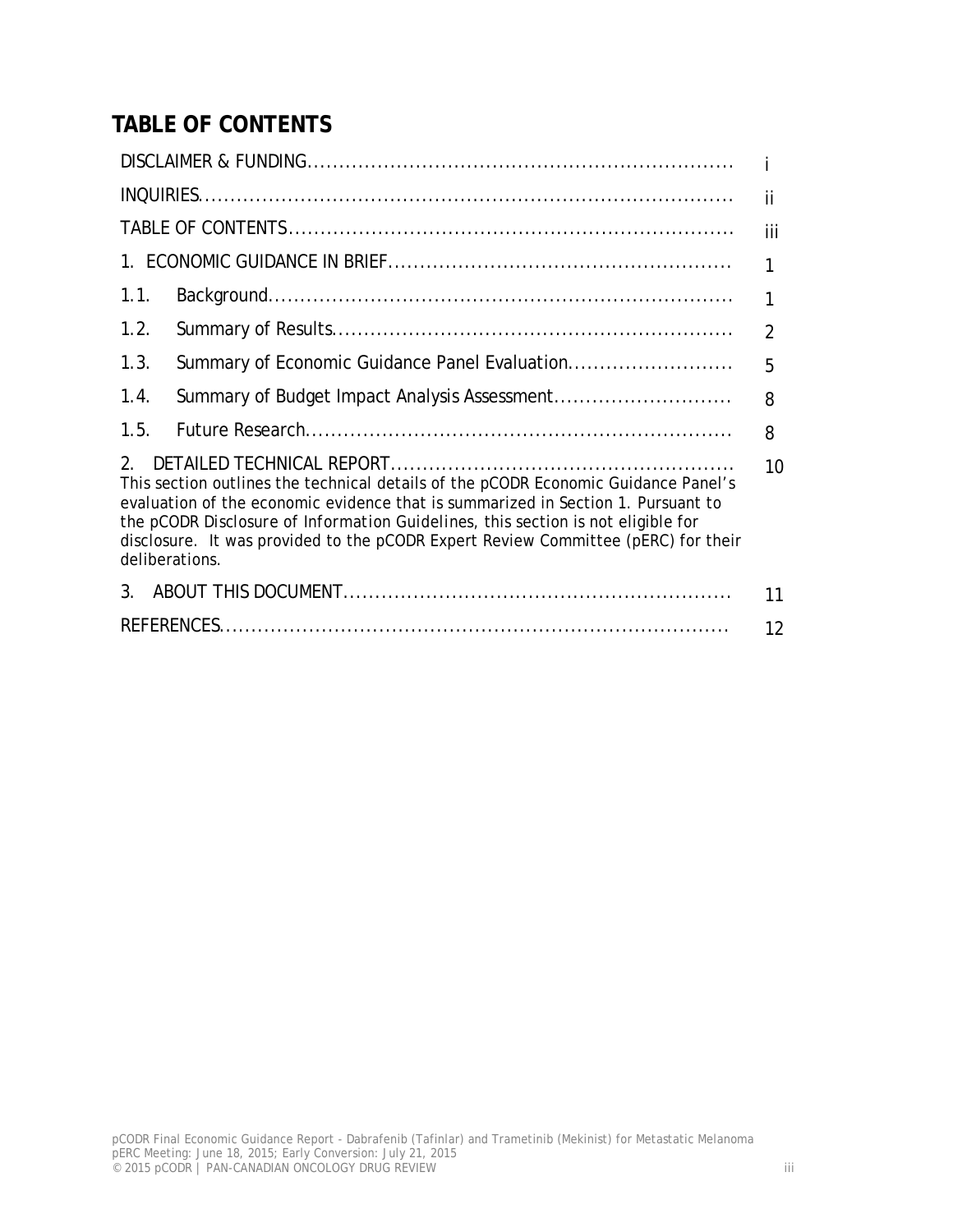# **1 ECONOMIC GUIDANCE IN BRIEF**

# **1.1 Background**

The main economic analysis submitted to pCODR by GlaxoSmithKline (GSK) compared dabrafenib and trametinib in combination as first-line treatment of unresectable or metastatic melanoma in patients with BRAF V600 positive mutation in comparison to the following monotherapies: vemurafenib, dabrafenib, trametinib, ipilimumab, and dacarbazine. Dabrafenib and trametinib in combination are both administered orally. For the monotherapies, dabrafenib, trametinib and vemurafenib are administered orally. Ipilimumab and dacarbazine are both administered intravenously.

According to the pCODR Clinical Guidance Panel (CGP), the comparison of dabrafenib and trametinib combination therapy in comparison to the aforementioned monotherapies was appropriate. There were two analyses conducted, the primary analysis which did not consider a class effect for the two BRAF inhibitor treatments, dabrafenib and vemurafenib, which have the same mechanism of action, and the secondary analysis which did consider a class effect for these two treatments. The class effect permitted for a pooling of results of data from the trials of combination therapy (i.e., Combi-V(1), Combi-D(2, 3) and BRF113220(4)). This pooling may yield a more precise estimate of the effect of combination vs. monotherapy in a statistical analysis.

The following modifications to the main analysis by the Submitter included the following:

- i) Model timeframe was modified to 8 and 10 years from a time horizon of 5 years.
- ii) Four modelling distributions were examined for both progression free survival (PFS) and for overall survival (OS) (Kaplan Meier [trial period], Weibull, log-logistic, Gamma)
- iii) Definition of PFS via a blinded independent central review was utilized instead of investigator assessed definition
- iv) Dabrafenib-trametinib OS (95% confidence interval (CI) was based on 95% CI of hazard ratio (HR) vs. monotherapy)
- v) HRs for PFS and OS for trametinib vs. dabrafenib-trametinib were set to the lower and upper bound of the 95% CI
- vi) HRs for PFS and OS for ipilimumab vs. dabrafenib-trametinib were set to the lower and upper bound of the 95% CI
- vii) HRs for PFS and OS for DTIC vs. dabrafenib-trametinib were set to the lower and upper bound of the 95% CI
- viii) PFS monthly costs  $(\pm 50\% \times \text{main analysis case})$
- ix) Post-progression survival (PPS) monthly costs (±50% x main analysis case)
- x) Administration costs (±50% x main analysis case)
- xi) Adverse event (AE) costs (±50% x main analysis case)
- $xii)$  Post-study anti-cancer therapy (PSACT) costs ( $\pm$ 50% x main analysis case, and equal to zero for all therapies)
- xiii) Dose intensity (100% for all therapies)
- xiv) Utility decrement for progression free vs. perfect health (95% CI)
- xv) Utility decrement for post progression vs. progression free (95% CI)

Such modifications to the main analysis were performed in order to demonstrate the variation in the outcomes, i.e., the costs and the utility of the treatment as measured via quality of adjusted life year (QALY).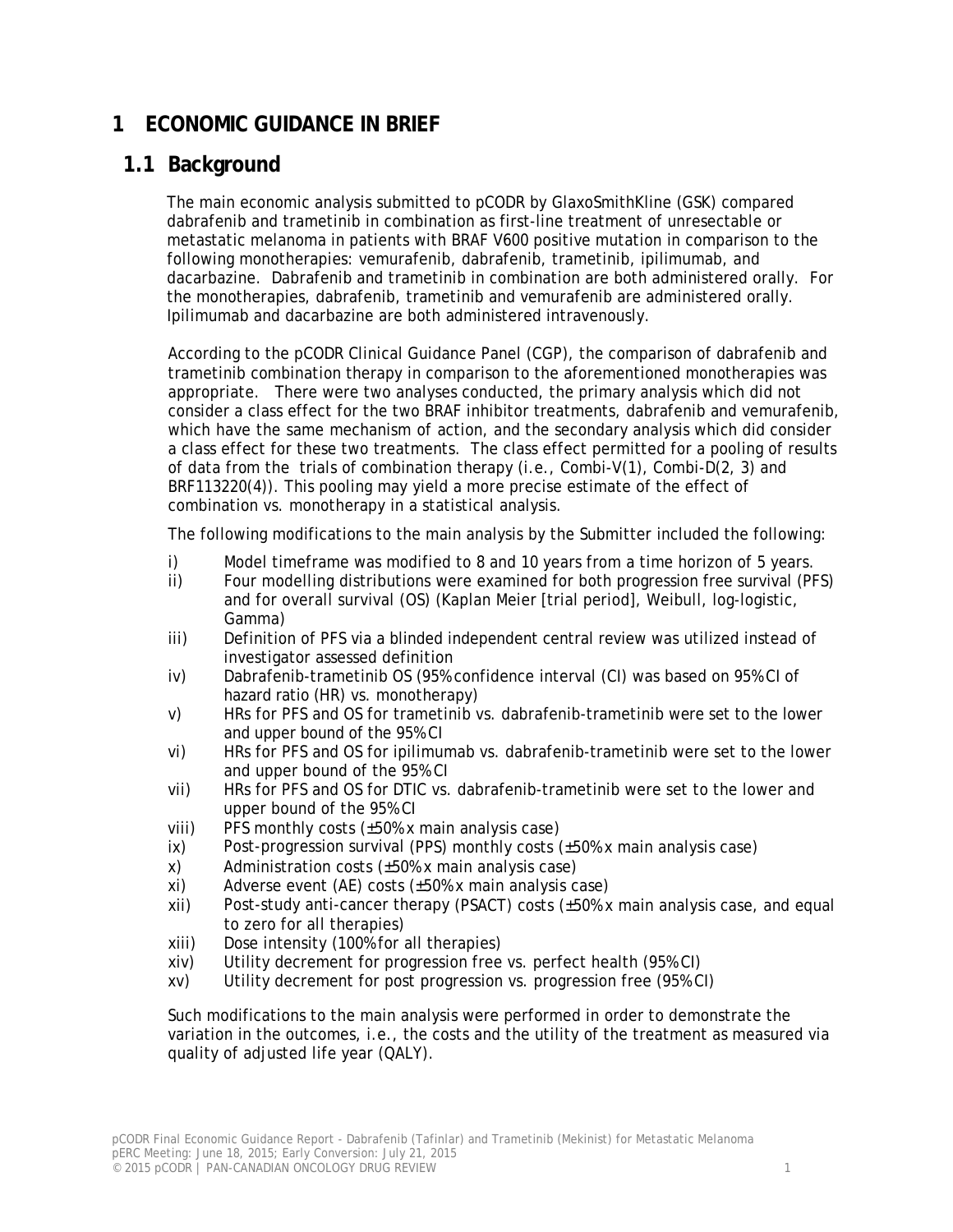Patients considered the following factors important in the review of dabrafenib and trametinib combination therapy which are relevant to the economic analysis: overall survival, quality of life and AEs.

The Provincial Advisory Group (PAG) considered the following factors to be important to consider if implementing a funding recommendation for dabrafenib and trametinib combination therapy, and are relevant to the economic analysis: high cost of the dabrafenib and trametinib combination therapy, and the cost-effectiveness of combination therapy compared to monotherapy, i.e., the cost per QALY.

The cost of dabrafenib and trametinib in combination and as monotherapy as used in the main analysis was based on a confidential price submitted by the manufacturer. At the submitted confidential price, dabrafenib costs \$ per capsule of 75 mg, and trametinib costs \$ per tablet of 2 mg. *(The costs of dabrafenib and trametinib are based on confidential prices submitted by the manufacturer and cannot be disclosed to the public according to the pCODR Disclosure of Information Guidelines.)* However, according to the Newfoundland formulary, dabrafenib costs \$68.72 per capsule of 75 mg, with a total dose cost of \$274.87(5). The cost per 28 days is \$7,696.94. Trametinib costs \$314.65 per 2mg tablet for a total dose cost of \$314.65(6). The cost per 28 days is \$9,566.20.

For the comparative monotherapies, vemurafenib costs \$46.54 per 240mg tablet with a dose of eight tablets for a total cost of \$372.32(7). The cost per 28 days is \$10,424.96. Ipilimumab costs \$5,800 per vial per 50mg with a dose of five vials for a total dose cost of \$29,000(8). The cost per 28 days is \$38,677. Dacarbazine costs \$0.35 per mg with a total dose cost of \$731.90(8). The cost per 28 days is \$975.86.

# **1.2 Summary of Results**

The EGP based their estimates on the model submitted by GSK and reanalyses conducted by the EGP.A 5% discount rate was utilized in the economic model submitted. The discount rate reflects the discount in costs that should occur as a result of a value in a specific time period relative to another time period. As per the recommendations by Canadian Agency for Drugs and Technologies in Health (CADTH)(9), a reanalysis was conducted such as to present the results with a discount rate of 0%, and 3%.

The cost of the dabrafenib and trametinib combination therapy and the monotherapies for were considered according to publicly available information. In the Newfoundland formulary, the cost of dabrafenib is \$68.72 per 75 mg capsule with a total dose cost of \$274.87 and the cost per 28 days is \$7,696.94(5). For trametinib, it is \$314.65 per 2mg tablet with a total dose cost of \$314.65 and the cost per 28 days is \$9,566.20(6). For vemurafenib, it is \$50.50 per 240mg tablet and the cost per 28 days is \$11,311.44(10). As per previous EGRs, the recommendation for the cost of dabrafenib is \$63.33 per 75 mg capsule with a total dose cost of \$253.32 and the cost per 28 days is \$7,092.96(11). For trametinib, it is \$290 per 2mg tablet with a total dose cost of \$290 and the cost per 28 days is \$8,120.00(12).

#### **Dabrafenib-Trametinib Versus Vemurafenib**

#### *Primary Analysis Assuming No Class Effect For BRAF Inhibitors*

**The EGP's best estimate of the incremental cost-effectiveness ratio (ICER) is between \$323,454 and \$446,238 per QALY when dabrafenib-trametinib is compared with**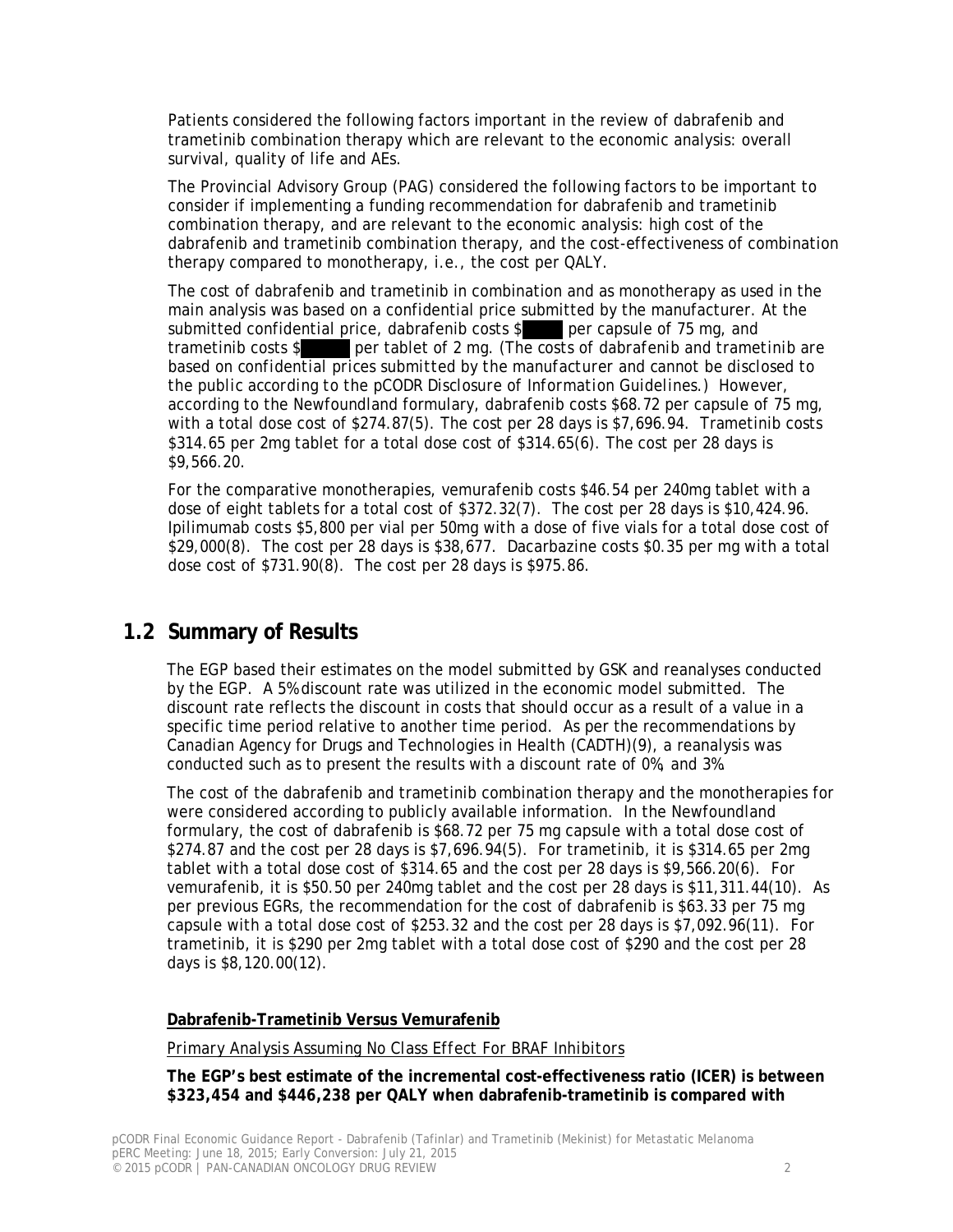**vemurafenib, assuming no class effect for BRAF inhibitors.** The EGP chose the lowest and highest estimate from their reanalyses to define the range. The full range of reanalyses conducted by the EGP and the resultant ICERs can be found in Table 1.

**The EGP's estimates were similar to the submitted estimates (Table 1).**

#### *Secondary Analysis Assuming A Class Effect for BRAF Inhibitors*

**The EGP's best estimate of the incremental cost-effectiveness ratio (ICER) is between \$259,749 and \$357,262 per QALY when dabrafenib-trametinib is compared with vemurafenib, assuming a class effect for BRAF inhibitors.** The EGP chose the lowest and highest estimate from their reanalyses to define the range. The full range of reanalyses conducted by the EGP and the resultant ICERs can be found in Table 2.

**The EGP's estimates were similar to the submitted estimates (Table 2).**

#### **Dabrafenib-Trametinib Versus Dabrafenib**

#### *Primary Analysis Assuming No Class Effect For BRAF Inhibitors*

**The EGP's best estimate of the ICER is between \$361,349 and \$709,259 per QALY when dabrafenib-trametinib is compared with dabrafenib alone, assuming no class effect for BRAF inhibitors.** The EGP chose the lowest and highest estimate from their reanalyses to define the range. The full range of reanalyses conducted by the EGP and the resultant ICERs can be found in Table 1.

**The EGP's estimates were similar to the submitted estimates (Table 1).**

#### *Secondary Analysis Assuming A Class Effect For BRAF Inhibitors*

**The EGP's best estimate of the ICER is between \$401,698 and \$637,954 per QALY when dabrafenib-trametinib is compared with dabrafenib alone.** The EGP chose the lowest and highest estimate from their reanalyses to define the range. The full range of reanalyses conducted by the EGP and the resultant ICERs can be found in Table 2.

**The EGP's estimates were similar to the submitted estimates (Table 2).**

#### **Indirect Comparisons of Dabrafenib-Trametinib Versus Other Therapies**

The results of the reanalyses by the EGP for the comparisons of dabrafenib-trametinib with either trametinib, ipilimumab or dacarbazine are indicated in Table 1 (primary analysis assuming no class effect for BRAF inhibitors) and Table 2 (secondary analysis assuming a class effect for BRAF inhibitors) in comparison to the base case scenario with the results by the Submitter. The estimates provided in Table 1 and Table 2 have a degree of uncertainty that is attributed to i) the utilization of the statistical methodology (network meta-analysis) and ii) methodological concerns of that methodology, as applied by the Submitter. The EGP considered that the pCODR Clinical Guidance Report indicated that the results of the submitted network meta-analysis should be interpreted with caution given the heterogeneity between the included trials and patient populations.

#### **Cost of Combination Therapy has a Large Effect on the ICER**

It was assumed that the cost of the combination therapy would not remain as per the manufacturer's identified price. It is possible that this cost for the combination therapy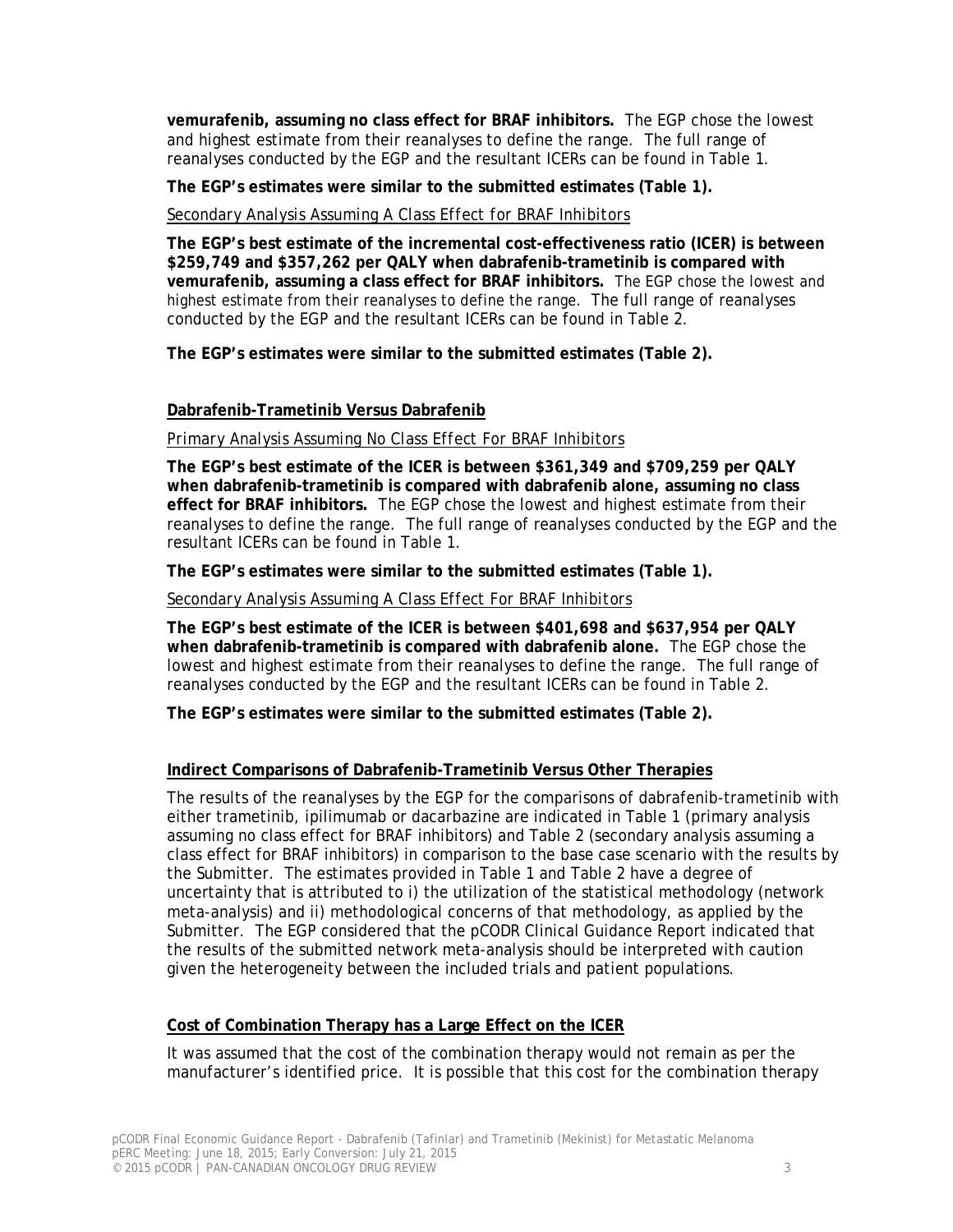may change which would have an effect on the ICER, with a decrease in price lowering the ICER and an increase in the price increasing the ICER.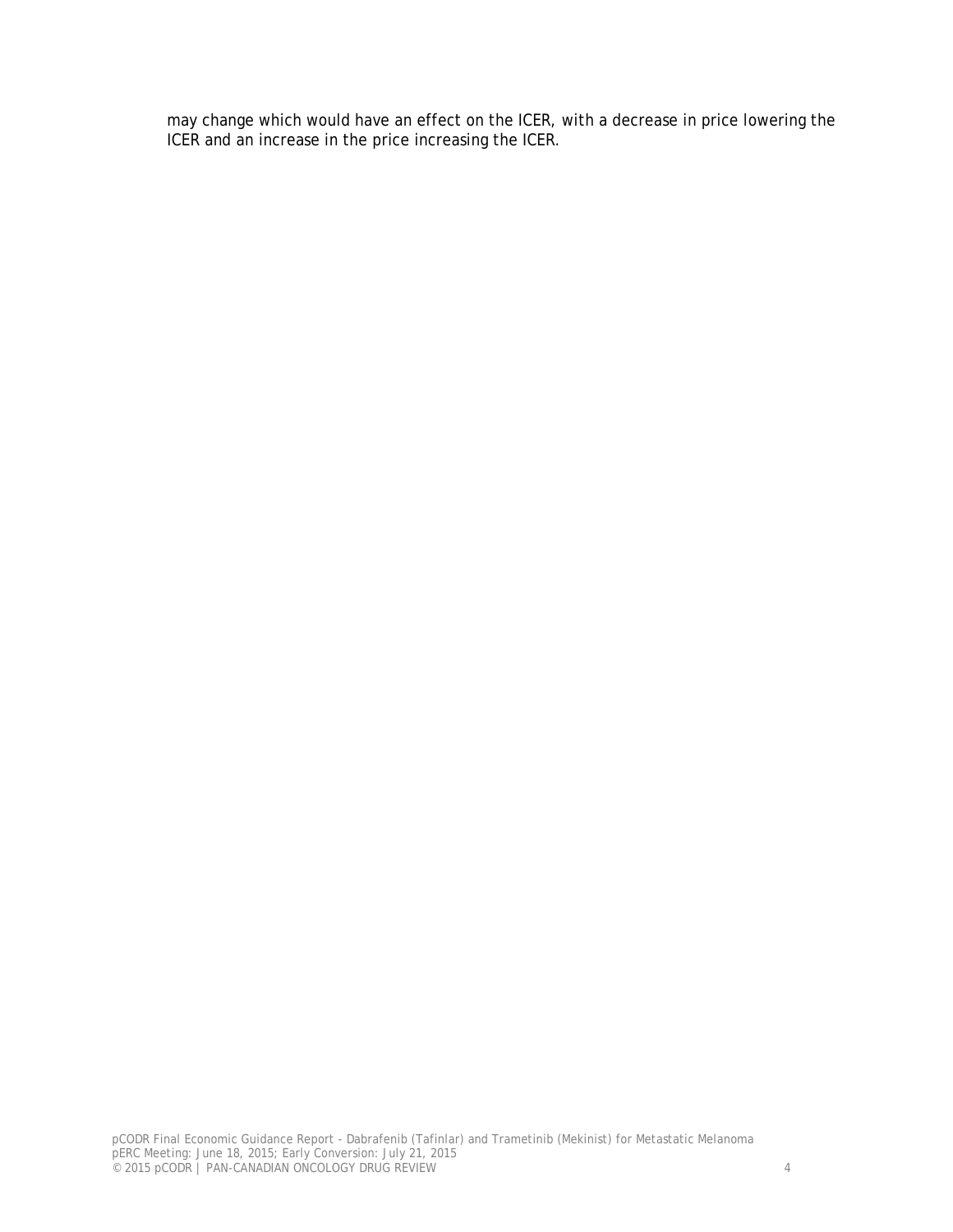|                                       | Dabrafenib-trametinib vs. Vemurafenib |           |          | Dabrafenib-trametinib vs. Dabrafenib <sup>"</sup> |           |           | Dabrafenib-trametinib vs. Trametinib" |           |                      |              | Dabrafenib-trametinib vs. Ipilimumab <sup>"</sup> |                 | Dabrafenib-trametinib vs. Dacarbazine |           |                      |
|---------------------------------------|---------------------------------------|-----------|----------|---------------------------------------------------|-----------|-----------|---------------------------------------|-----------|----------------------|--------------|---------------------------------------------------|-----------------|---------------------------------------|-----------|----------------------|
| <b>Scenario</b>                       | <b>QALYs</b>                          | Costs. \$ | ICER. \$ | <b>QALYs</b>                                      | Costs. \$ | $CER,$ \$ | <b>QALYs</b>                          | Costs. \$ | ICER <sub>, \$</sub> | <b>QALYs</b> | Costs. \$                                         | <b>ICER. \$</b> | <b>QALYs</b>                          | Costs, \$ | ICER <sub>, \$</sub> |
| . Submitter Main Analysis (Base-case) | 0.345                                 | 114,493   | 332,129  | 0.408                                             | 153,002   | 374,995   | 0.505                                 | 116,771   | 231,103              | 0.719        | 138,152                                           | 192.083         | 0887                                  | 205,332   | 231,612              |
| 2. Discount rate of 0%                | 0.369                                 | 122,556   | 331,869  | 0.448                                             | 161,870   | 361,349   | 0.551                                 | 125,559   | 227,735              | 0.786        | 149,299                                           | 189,935         | 0 967                                 | 216,698   | 224,088              |
| 3. Discount rate of 3%                | 0.142                                 | 46,052    | 323,454  | 0.109                                             | 77,002    | 709,259   | 0.156                                 | 43,232    | 276,799              | 0 206        | 38,853                                            | 188,828         | 0 256                                 | 104,047   | 405,756              |
| 4. Cost in Newfoundland formulary     | 0.345                                 | 153,830   | 446,238  | 0.408                                             | 186,676   | 457,529   | 0.505                                 | 151,159   | 299,162              | 0.719        | 185,799                                           | 258,330         | 0887                                  | 252,979   | 285,357              |
| 5. pCODR EGP listing price            | 0.345                                 | 140,242   | 406,823  | 0.408                                             | 171,202   | 419,602   | 0.505                                 | 135,353   | 267.880              | 0.719        | 163,901                                           | 227.884         | 0887                                  | 231.081   | 260,657              |

#### Table 1: Reanalysis conducted by the EGP using the submitted model for the primary analysis assuming no class effect for the BRAF inhibitors

\*There is uncertainty in the incremental effect and thus the ICERs due to the uncertainty in the estimates of effect derived from the submitted network meta-analysis.

Table 2: Reanalysis conducted by the EGP using the submitted model for the secondary analysis assuming a class effect for the **BRAF** inhibitors

|                                     |              | Dabrafenib-trametinib vs. Vemurafenib <sup>7</sup> |          | Dabrafenib-trametinib vs. Dabrafenib <sup>*</sup> |           |           | Dabrafenib-trametinib vs. Trametinib <sup>*</sup> |           |                      | Dabrafenib-trametinib vs. Ipilimumab <sup>n</sup> |           |          | Dabrafenib-trametinib vs. Dacarbazine |           |                      |
|-------------------------------------|--------------|----------------------------------------------------|----------|---------------------------------------------------|-----------|-----------|---------------------------------------------------|-----------|----------------------|---------------------------------------------------|-----------|----------|---------------------------------------|-----------|----------------------|
| <b>Scenario</b>                     | <b>QALYs</b> | Costs. \$                                          | ICER. \$ | <b>QALYs</b>                                      | Costs. \$ | $CER,$ \$ | <b>QALYs</b>                                      | Costs. \$ | ICER <sub>, \$</sub> | <b>QALYs</b>                                      | Costs. \$ | ICER. \$ | <b>QALYs</b>                          | Costs, \$ | ICER <sub>, \$</sub> |
| Submitter Main Analysis (Base-case) | 0.388        | 101.502                                            | 261,388  | 0 3 4 9                                           | 143,951   | 412.180   | 0.494                                             | 112.213   | 227.200              | 0.714                                             | 131.814   | 184.714  | 0889                                  | 197,372   | 221,948              |
| 2. Discount rate of 0%              | 0.419        | 108,850                                            | 259,749  | 0 379                                             | 152.254   | 401,698   | 0.540                                             | 120,848   | 223,832              | 0.782                                             | 142.644   | 182,482  | 0972                                  | 208,414   | 214,315              |
| 3. Discount rate of 3%              | 0.144        | 40,463                                             | 280,866  | 0.115                                             | 73,128    | 637,954   | 0.149                                             | 40,204    | 269,084              | 0.198                                             | 36,152    | 182,766  | 0 248                                 | 99,832    | 403,276              |
| 4. Cost in Newfoundland formulary   | 0.388        | 138,732                                            | 357,262  | 0 3 4 9                                           | 175,660   | 502,972   | 0.494                                             | 145,692   | 294,987              | 0.714                                             | 177.744   | 249,075  | 0889                                  | 243,301   | 273,597              |
| 5. pCODR EGP listing price          | 0.388        | 126.323                                            | 325,306  | 0 3 4 9                                           | 161.089   | 461,251   | 0.494                                             | 130.304   | 263,830              | 0.714                                             | 156,635   | 219,496  | 0889                                  | 222.193   | 249,860              |

\*There is uncertainty in the incremental effect and thus the ICERs due to the uncertainty in the estimates of effect derived from the submitted network meta-analysis.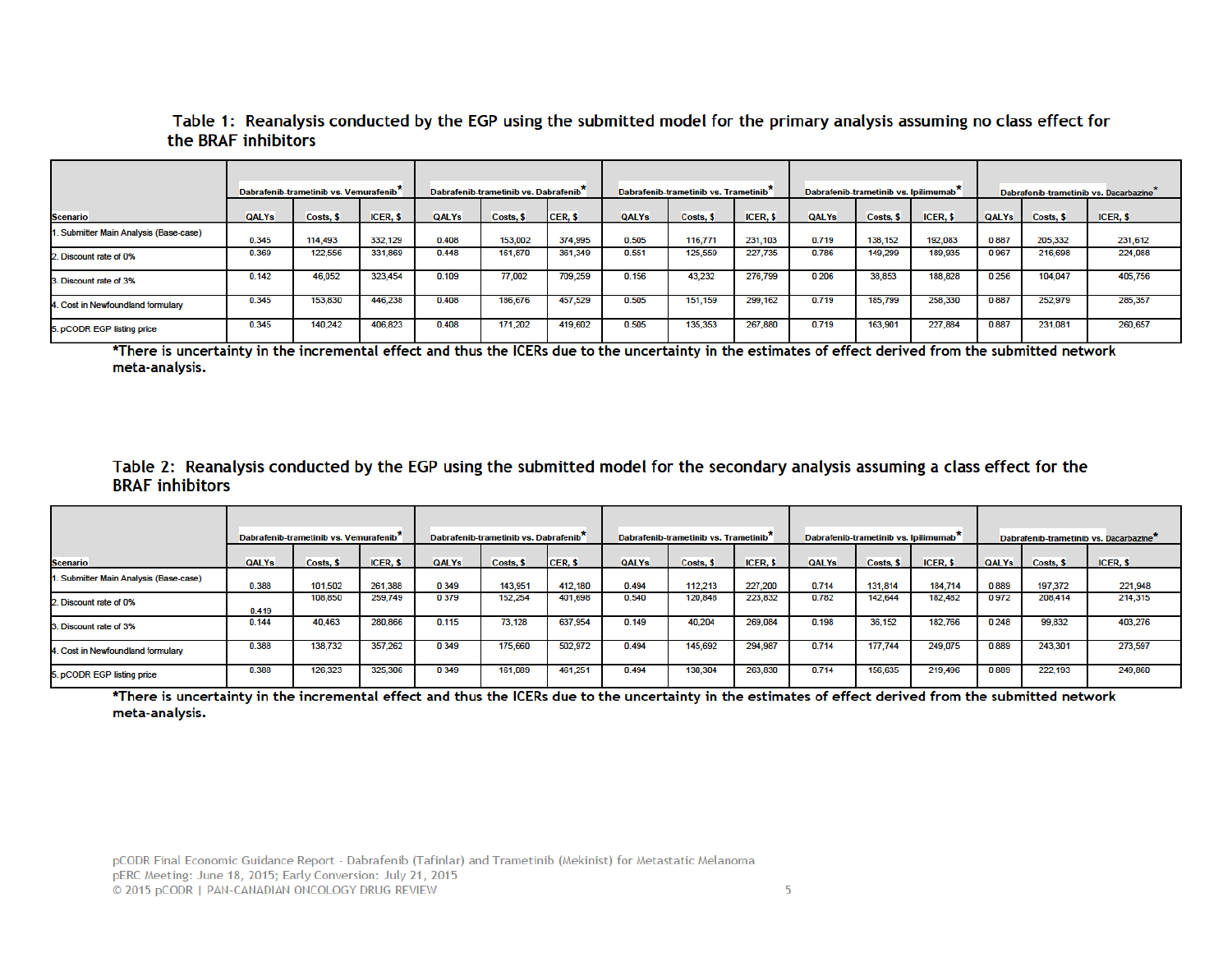# **1.3 Summary of Economic Guidance Panel Evaluation**

#### **If the EGP estimates of ΔC, ΔE and the ICER differ from the Submitter's, what are the key reasons?**

There is a difference in the estimates as different cost estimates for the dabrafenib and trametinib combination therapy and the monotherapies for dabrafenib and trametinib were considered. There are also differences as a result of the number of decimal places included (e.g., cost of the medication). The variation in the discount rate also contributed to the differences in the estimates. There was no difference in ΔE as no other utility scores were considered.

#### **Were factors that are important to patients adequately addressed in the submitted economic analysis?**

Yes, the following factors of overall survival, quality of life (measured in terms of QALYs), and AEs were considered and adequately addressed in the submitted economic analysis. For overall survival, the reanalyses of the main analysis were conducted such as to present the results of the costs and QALYs for dabrafenib and trametinib in combination in comparison to vemurafenib, dabrafenib, trametinib, ipilimumab, and dacarbazine, within the 95% CI (i.e., the range of the values that can occur at the lower and upper bound) of a HR.

For PFS, which has been an outcome reported in clinical trials for metastatic melanoma(13), the reanalyses of the main analysis were conducted such as to present the results of the costs and QALYs for dabrafenib and trametinib in combination, in comparison to vemurafenib, dabrafenib, trametinib, ipilimumab, and dacarbazine, with the 95% CI (i.e., the range of the values that can occur at the lower and upper bound) of a HR.

For the AEs, the costs were set at 50% of base case value and 150% of base case value. The EGP conducted a reanalysis of the main analysis to determine the impact on the QALYs if a discount rate of 0%, and 3% were applied relative to the main analysis value of 5%.

#### **Is the design and structure of the submitted economic model adequate for summarizing the evidence and answering the relevant question?**

The economic model is adequate. However, there are limitations. It is preferred to have clinical trial results where there are direct comparisons for dabrafenib and trametinib in combination in comparison to vemurafenib, dabrafenib, trametinib, ipilimumab, and dacarbazine. There was a statistical technique applied, network meta-analysis, such as to make inferences regarding the anticipated outcomes should such direct comparisons have occurred. The Submitter used the results of the network meta-analysis to generate data for the indirect comparisons of dabrafenib-trametinib with trametinib-alone, ipilimumab, and with dacarbazine for this economic model. The pCODR Clinical Guidance Panel concluded that the results of the submitted network meta-analysis should be interpreted with caution due to the heterogeneity in the trial characteristics included in the network.

#### **For key variables in the economic model, what assumptions were made by the Submitter in their analysis that have an important effect on the results?**

The model assumptions were as follows:

a) Patients were similar to those in COMBI-V(1), COMBI-D(2, 3), and BRF113220(4) trials. Not all patients would be similar as there would be variation attributed to inherent characteristics which would be evident as per the outcomes documented (e.g., adverse events, response to treatment). As well, despite efforts to standardize recruitment of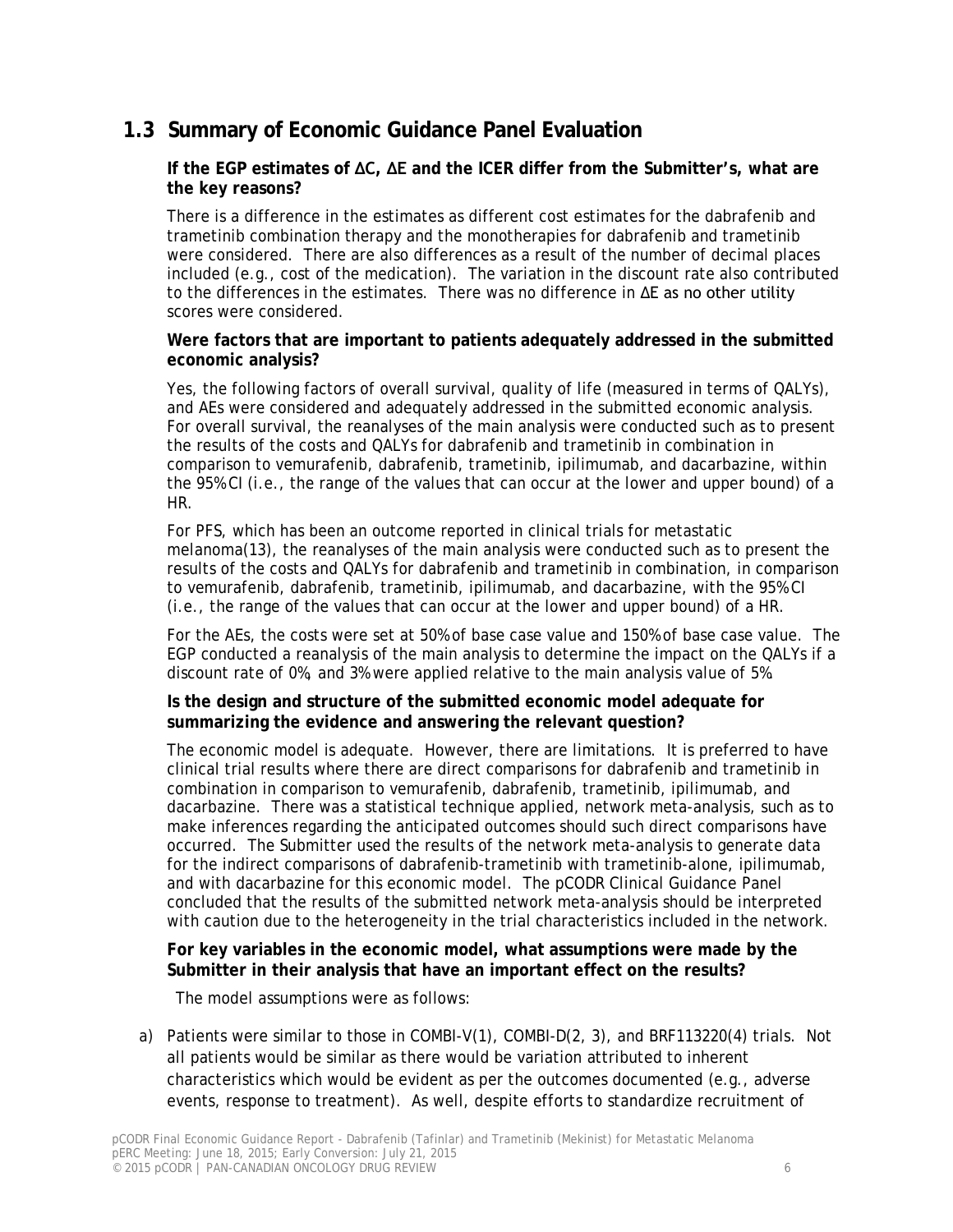patients into the clinical trials according to research subject eligibility criteria, there would still be variation in the mode by which the patients were selected to partake in the clinical trials.

- b) Dabrafenib, trametinib and vemurafenib monotherapies, and ipilimumab and dacarbazine are the most relevant comparators for dabrafenib-trametinib combination. It was assumed that the relative dosing intensities (RDIs) for ipilimumab would be the same as those for dacarbazine but the RDIs may not be the same. There is no data for ipilimumab to calculate the RDI. The proportion of patients receiving PSACTs for ipilimumab was assumed to be the same as that for the vemurafenib arm of COMBI-V(1), but the proportion of patients may not be the same. There was no PSACT data for ipilimumab in the clinical trial, CA184-024(14). Use of ipilimumab, was distributed amongst other therapies in the same proportion as the vemurafenib arm in COMBI-V(1). There is no data for ipilimumab to calculate the use. These assumptions would have an impact on the outcomes.
- a) Costs and quality of life (utility scores) are conditioned on treatment and expected time in the PFS and PPS health states. The following relationship:  $OS = PFS + (OS - PFS) =$ PFS + PPS was assumed. OS is the time from treatment randomization to the date of death(15, 16). PFS is defined as the time from randomization until objective tumor progression or death from any cause(17). If PFS is utilized as an outcome, important measures such as cost may be excluded. It includes the possible three scenarios of:
	- i) objective tumor progression
	- ii) death from any cause
	- iii) objective tumor progression and death from any cause

Hence, for the group which had experienced only tumor progression, there is a cost that would be excluded since the cost of tumor progression versus cost of death would be less. It is contingent upon when the data was cut and which patients were included at which stage of their cancer in the data considered for this economic analysis.

c) PFS and OS for vemurafenib was assumed to be the same as that for dabrafenib. There has been no clinical trial to examine such a class effect. Data on OS for dabrafenibtrametinib combination and vemurafenib from COMBI-V(1) were incomplete. The full complement of data should be considered if possible as this will lead to better estimates for the outcomes.

To illustrate with one example where there may be a bias, patients randomized to chemotherapy were allowed to crossover to an optional extension arm of the study in which they could receive trametinib in the METRIC clinical trial(18) upon initial progression confirmed by independent review. The ITT analyses of OS may result in biased estimates of the causal effect of respective treatments on survival. Patients randomized to dabrafenib monotherapy were allowed to crossover to an optional extension arm of the study in which they could receive combination therapy upon progression. The ITT analyses of OS in BRF113220(4) may result in biased estimates of the causal effect of combination therapy on survival. To adjust the survival data in the respective clinical trials for the potential confounding effects of crossover, two approaches were conducted: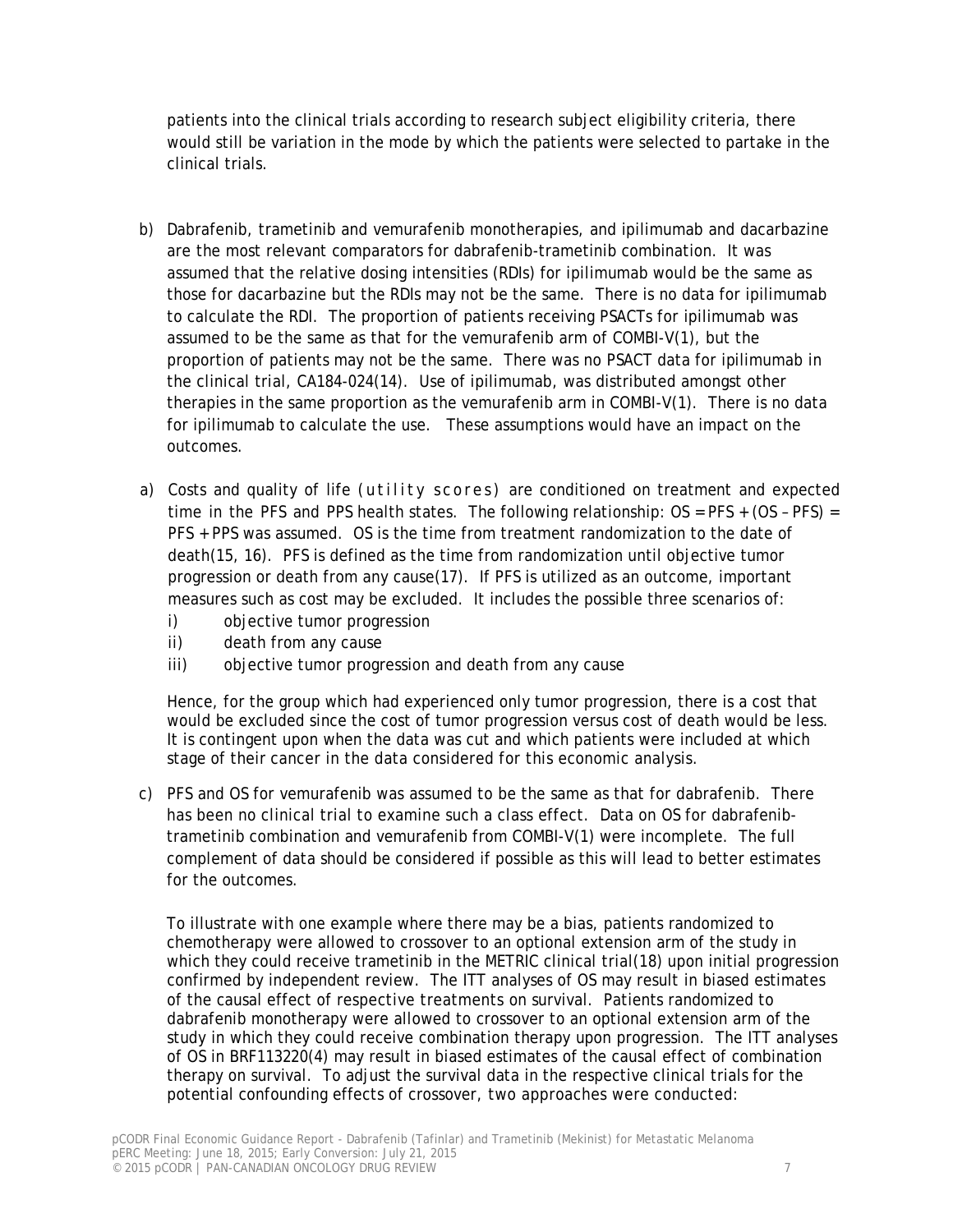i) Rank Preserving Structural Failure Time Model (RPSFTM)

ii) Iterative Parameter Estimation (IPE)

Two sets of analyses were conducted:

- Treatment group analysis where it is assumed the treatment effect is maintained until death regardless of treatment duration
- On Treatment analysis where it is assumed treatment effect disappears upon treatment discontinuation

For the Treatment group analysis, this active effect is to be further clinically determined(19). The HRs for the Treatment group would be overestimating the benefit.

Comparisons with dabrafenib, trametinib, ipilimumab and dacarbazine were based on a Bayesian network meta-analysis (i.e., a pooling of data) of the HRs for PFS and OS. Differences in the trials in duration of follow-up and other trial characteristics may have affected the treatment effects. This would lead to less accurate estimates in outcomes.

d) Utilities and costs are invariant with respect to time since therapy initiation and conditional on progression status and treatment.

Different utility instruments were used. EuroQol-5D (EQ-5D) quality of life questionnaire(20) was used for the clinical trials, COMBI-V(1), COMBI-D(2, 3), BREAK-3(21). The Functional Assessment of Cancer Therapy–Melanoma (FACT-M) quality of life questionnaire(22, 23) for the clinical trial, BRIM-3(24), was used. No utility instrument was used for the clinical trials BRF113220(4) and CA184-024(14). The utility value for dacarbazine during PFS was assumed to be the same as that for vemurafenib. The utility values for ipilimumab were assumed to be the same as those for dacarbazine. The mean standard error (SE) of utility for PPS was assumed to be the same for all comparators, i.e., 0.691 (0.0110). It was not indicated if the disutility from side effects were considered. This may lead to inaccurate outcomes for utility scores (i.e., the QALYs). The study personnel, treating physicians, and patients were not blinded to treatment assignment in the COMBI-V trial(1). This could have affected the results, especially for patient-reported outcomes, in favour of whichever arm the assessor felt was likely to provide benefit.

#### **Were the estimates of clinical effect and costs that were used in the submitted economic model similar to the ones that the EGP would have chosen and were they adequate for answering the relevant question?**

For the data derived from the clinical trials of which the manufacturer had access to such unpublished data, the estimates of clinical effect would have been utilized by the EGP for answering the relevant question. The study personnel, treating physicians, and patients were not blinded to treatment assignment in the COMBI-V trial(1). This could have affected the results, especially for patient-reported outcomes, in favour of whichever arm the assessor felt was likely to provide benefit. Tumour response and progression-free survival (the primary outcome) were unbiased outcomes in the COMBI-V trial(1), as a blinded and independent committee conducted tumour assessments.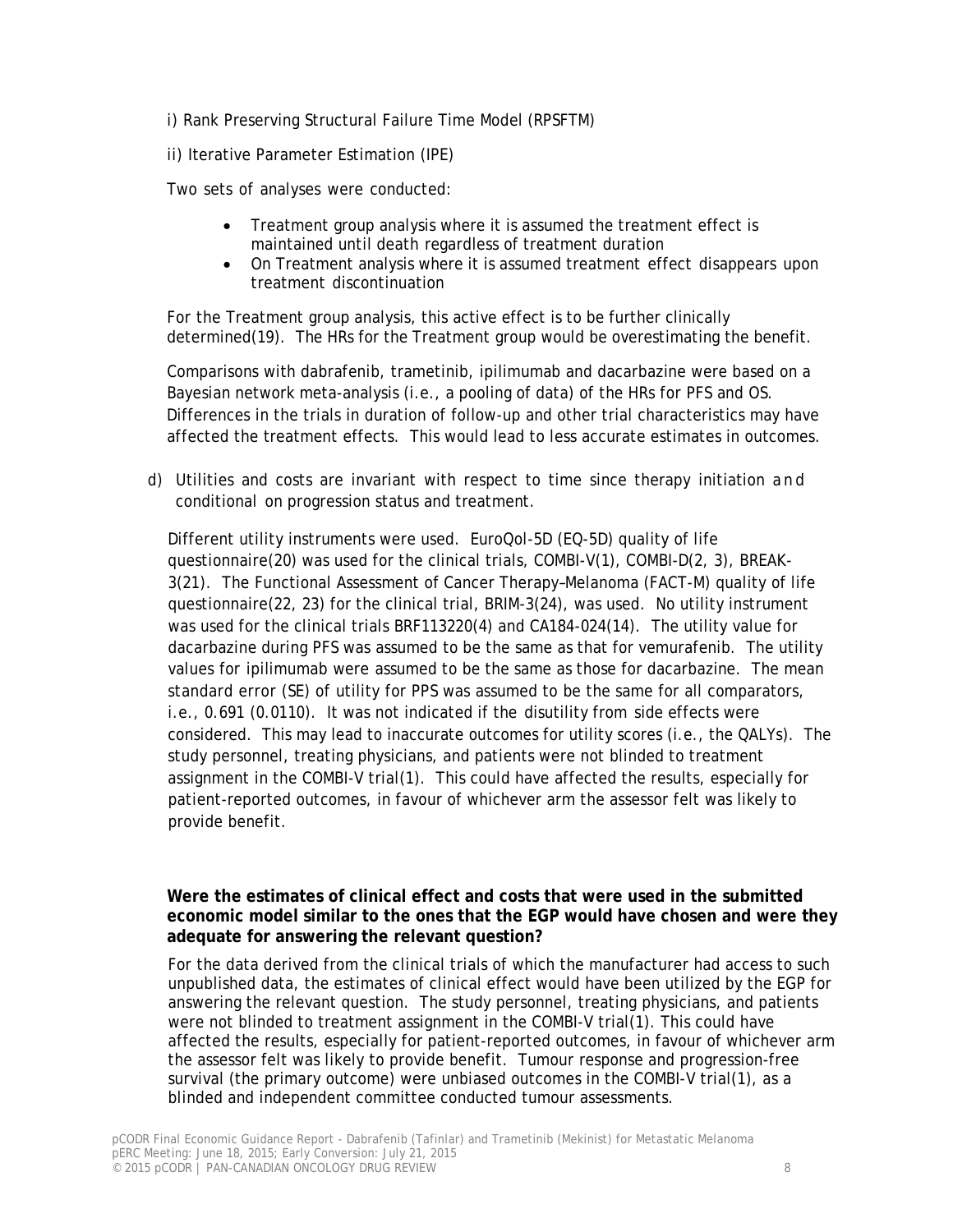The costs referenced in this model are valid parameters as it is based upon previous citations by pCODR and credible reference sources. The only exception is to consider the cost of the medications based upon publicly available information, i.e., published formulary listing costs. Of note, two references to published formulary listing costs are incorrect; dacarbazine cost is not publicly available on a provincial formulary in Ontario or British Columbia.

Hence, the data and the costs were adequate with the limitations as noted by the EGP.

# **1.4 Summary of Budget Impact Analysis Assessment**

#### **What factors most strongly influence the budget impact analysis estimates?**

The cost of the combination treatment, dabrafenib and trametinib, the target population size and the market share of the treatment under consideration would have a large impact on the final result.

#### **What are the key limitations in the submitted budget impact analysis?**

The estimated market shares are not reflective of accurate data in terms of the actual utilization of such treatments evaluated. Hence, this may have an impact in terms of the uptake of the dabrafenib and trametinib combination treatment and the displacement of vemurafenib and dabrafenib monotherapies.

## **1.5 Future Research**

**What are ways in which the submitted economic evaluation could be improved?**

This economic evaluation could be improved if there were data from clinical trials with direct comparisons between dabrafenib and trametinib combination therapy and all of the comparator therapies.

**Is there economic research that could be conducted in the future that would provide valuable information related to dabrafenib and trametinib in combination as first-line treatment of unresectable or metastatic melanoma in patients with BRAF V600 positive mutation?**

Three studies may be further conducted. One study should conduct a similar analysis with the utilization of the full complement of data from the relevant clinical trials such that there are non-disconcordant cut-off dates for the data. Another trial may be conducted whereby utility scores are collected for patients who receive ipilimumab. Lastly, there can be a retrospective cohort analysis whereby administrative data could be utilized to determine the actual utilization of the treatments of interest and the related outcomes. Subsequently, another economic evaluation and budget impact analysis can be generated rather than to utilize the assumptions via the network meta-analysis and displacement of monotherapies with the increased utilization of the combination treatment respectively.

Other economic evaluations have been conducted albeit from different countries apart from Canada as summarized by Johnston et al (2015)(25) and Cashin et al (2008)(26). No presentation of results by Cashin et al (2008)(26) will occur as the article by Johnston et al (2015)(25) is most recent and identifies one study with reference to Canada. There is one economic evaluation from a societal perspective which examined the cost-effectiveness of first-line treatment of trametinib versus dacarbazine and vemurafenib in Canada for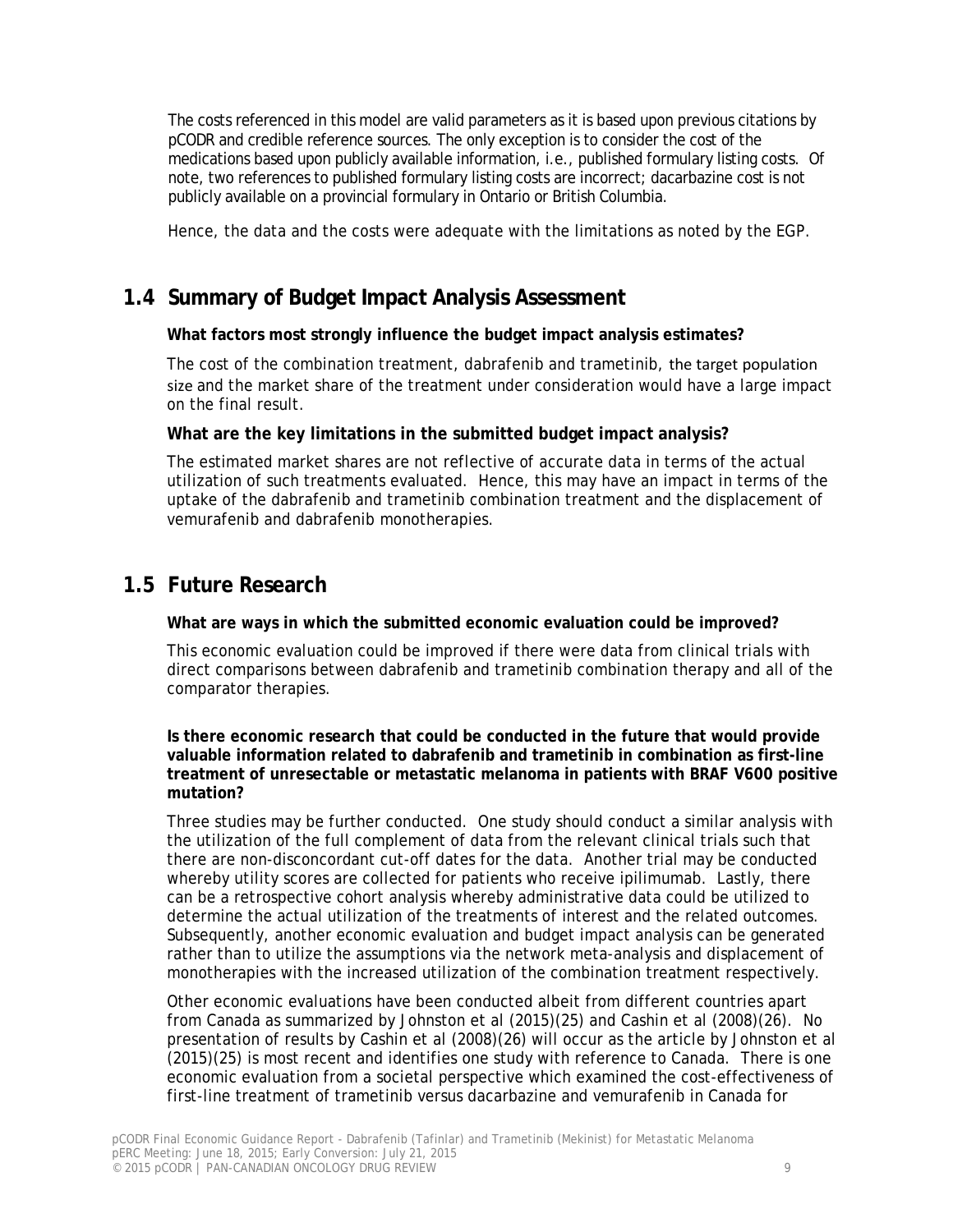patients with BRAF V600+ advanced or metastatic melanoma(27). The methodology utilized was as follows. A partitioned survival analysis model with 3 health states (pre-progression, post-progression, dead) estimated direct and indirect costs and QALYs. Clinical inputs for trametinib and dacarbazine were from the METRIC trial(28), 87%, 6% and 6% of patients received dacarbazine, paclitaxel, and no drug, respectively. Clinical inputs for vemurafenib were from an indirect, treatment comparison of data from the METRIC(28) and BRIM-3(29) studies. Resource utilization data were derived from physician survey results, drug costs from the manufacturers' price and Quebéc medications lists, and other costs from published sources. Consistent with a prior evaluation of vemurafenib, a 5-year time horizon was used. Costs and QALYs were discounted at 5% annually. The results from this evaluation were as follows. QALYs gained with trametinib were 0.4160 vs. dacarbazine. QALYs gained with trametinib were 0.1241 vs. vemurafenib. Compared with dacarbazine, incremental costs for trametinib were \$61,226, resulting in a cost of \$147,177 per QALY gained. The incremental costs for trametinib versus dacarbazine were not reported. There is uncertainty in the vemurafenib comparison given the lack of headto head data (i.e., direct comparisons with the treatment).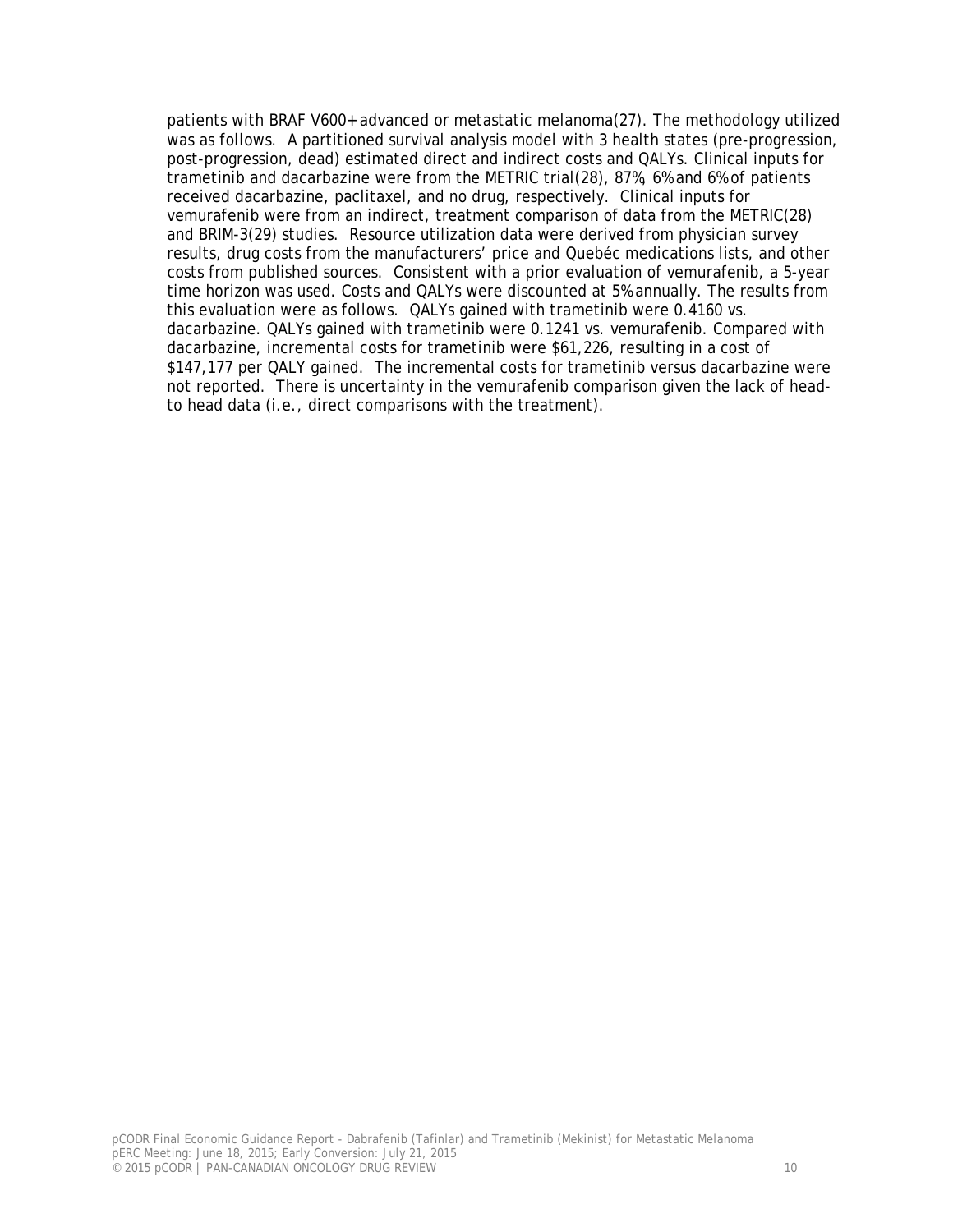# **2 DETAILED TECHNICAL REPORT**

This section outlines the technical details of the pCODR Economic Guidance Panel's evaluation of the economic evidence that is summarized in Section 1. Pursuant to the *pCODR Disclosure of Information Guidelines*, this section is not eligible for disclosure. It was provided to the pCODR Expert Review Committee (pERC) for their deliberations.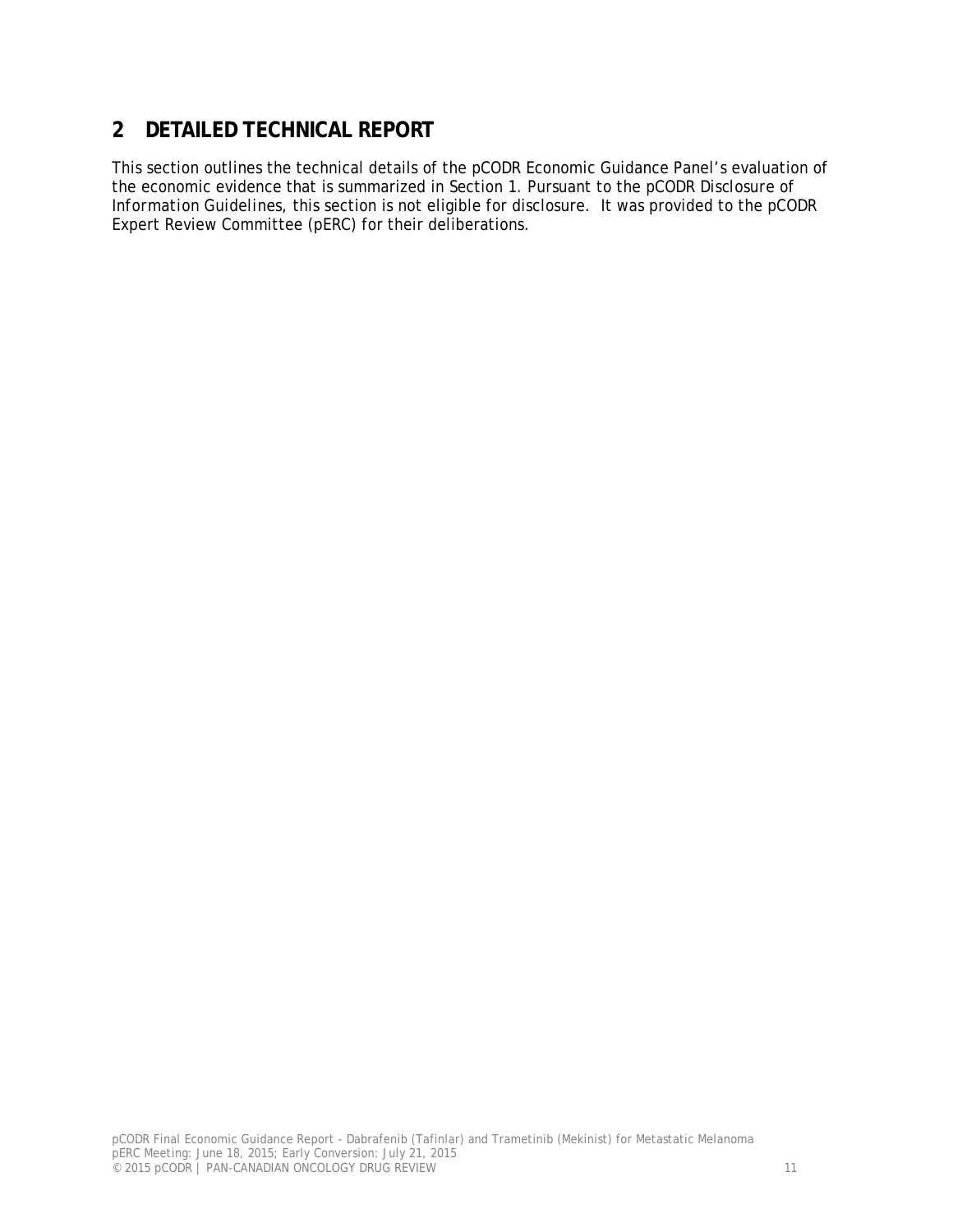# **3 ABOUT THIS DOCUMENT**

This Economic Guidance Report was prepared by the pCODR Economic Guidance Panel and supported by the pCODR Melanoma Clinical Guidance Panel and the pCODR Methods Team. This document is intended to advise the pCODR Expert Review Committee (pERC) regarding resource implications and the cost-effectiveness of dabrafenib and trametinib for metastatic melanoma. A full assessment of the clinical evidence of dabrafenib and trametinib for metastatic melanoma is beyond the scope of this report and is addressed by the relevant pCODR Clinical Guidance Report. Details of the pCODR review process can be found on the pCODR website (www.cadth.ca/pcodr).

pCODR considers it essential that pERC recommendations be based on information that can be publicly disclosed. Information included in the Economic Guidance Report was handled in accordance with the *pCODR Disclosure of Information Guidelines*. The manufacturer, as the primary data owner, did not agree to the disclosure of some economic information, therefore, this information was redacted from this publicly available Guidance Report.

This Final Economic Guidance Report is publicly posted at the same time that a pERC Final Recommendation is issued. The Final Economic Guidance Report supersedes the Initial Economic Guidance Report. Note that no revisions were made in between posting of the Initial and Final Guidance Reports.

The Economic Guidance Panel is comprised of economists selected from a pool of panel members established by the pCODR Secretariat. The panel members were selected by the pCODR secretariat, as outlined in the pCODR Nomination/Application Information Package and the Economic Guidance Panel Terms of Reference, which are available on the pCODR website (www.cadth.ca/pcodr). Final selection of the pool of Economic Guidance Panel members was made by the pERC Chair in consultation with the pCODR Executive Director. The Economic Guidance Panel is editorially independent of the provincial and territorial Ministries of Health and the provincial cancer agencies.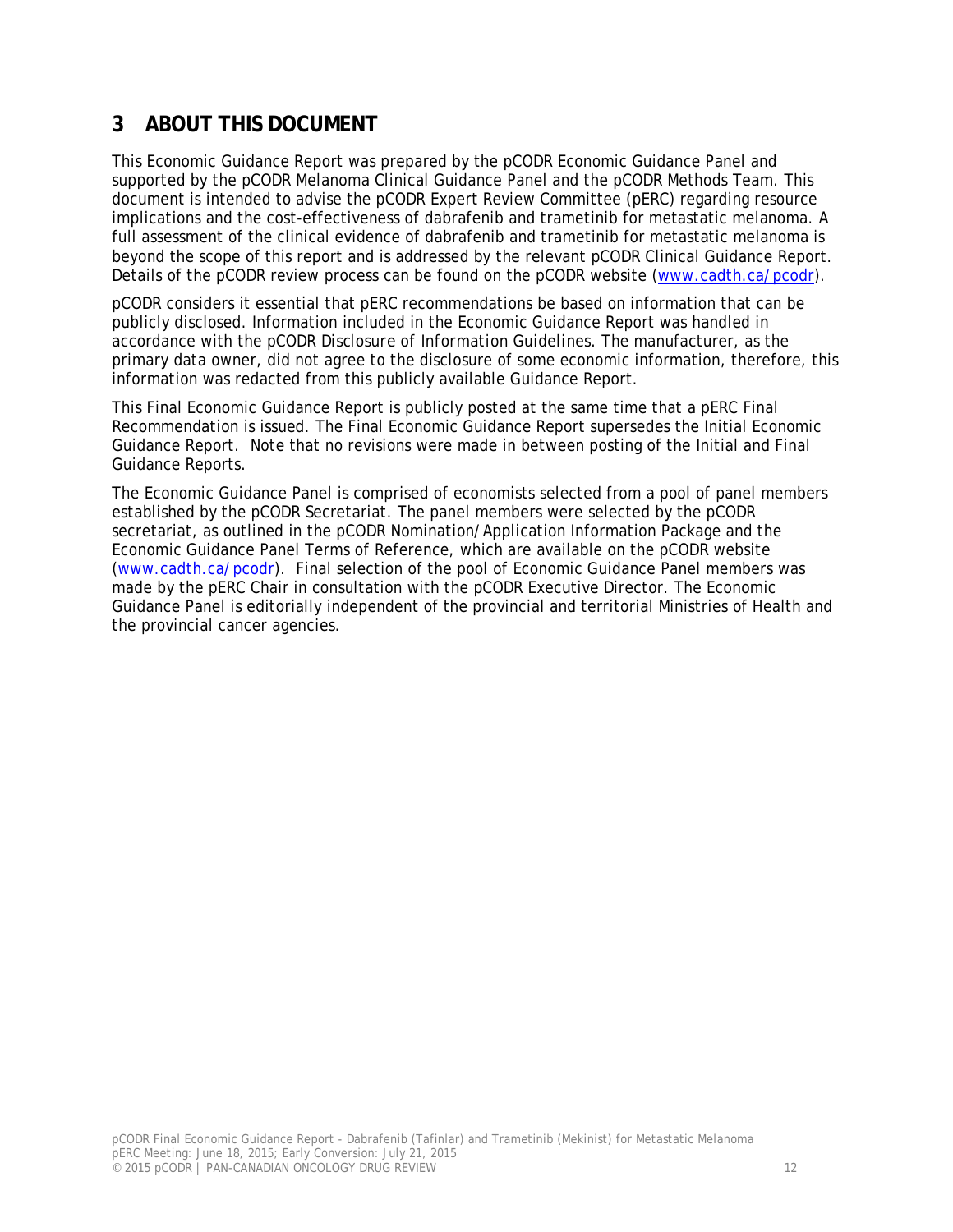#### **REFERENCES**

- 1. Crist W, Dabrowski C, Demas N, et al. A Phase III, randomised, open-label study comparing the combination of the BRAF inhibitor dabrafenib and the MEK inhibitor trametinib to the BRAF inhibitor vemurafenib in subjects with unresectable (stage IIIc) or metastatic (stage IV) BRAF V600E/K mutation positive cutaneous melanoma (Draft Clinical Study Report; Data Cut-Off Date: 17 April 2014). 2014.
- 2. GlaxoSmithKline. A Phase III, randomized, double-blinded study comparing the combination of the BRAF inhibitor, dabrafenib and the MEK inhibitor, trametinib to dabrafenib and placebo as first-line therapy in subjects with unresectable (Stage IIIC) or metastatic (Stage IV) BRAF V600E/K mutation-positive cutaneous melanoma. 2014.
- 3. Amonkar M, Casey M, Dabrowski CE, et al. A Phase III, randomized, double-blinded study comparing the combination of the BRAF inhibitor, dabrafenib and the MEK inhibitor, trametinib to dabrafenib and placebo as first-line therapy in subjects with unresectable (Stage IIIC) or metastatic (Stage IV) BRAF V600E/K mutation-positive cutaneous melanoma. 2014.
- 4. Flaherty KT, Dabrowski CE, Little SM, Ouellet D, Patel K, Rogan D, et al. An Open-Label, ose-Escalation, Phase IB/II Study to Investigate the Safety, Pharmacokinetics, Pharmacodynamics and Clinical Activity of the BRAF Inhibitor GSK2118436 in Combination with the MEK Inhibitor GSK1120212 in Subjects with BRAF Mutant Metastatic Melanoma (Part C CSR; Data Cut-off Date: 31 May 2012). 2013.
- 5. Government of Newfoundland and Labrador. The Department of Health and Community Services. Search the NLPDP Drug Product Database. Dabrafenib. 2015 [March 3, 2015]. Available from: http://www.health.gov.nl.ca/health/prescription/newformulary.asp.
- 6. Government of Newfoundland and Labrador. The Department of Health and Community Services. Search the NLPDP Drug Product Database. Trametinib. 2015 [March 3, 2015]. Available from: http://www.health.gov.nl.ca/health/prescription/newformulary.asp.
- 7. Pan-Canadian Oncology Drug Review (pCODR). Final Economic Guidance Report: Vemurafenib (Zelboraf) for Advanced Melanoma. 2012.
- 8. IMS Brogan. Medication Costs from 2003, 2012 and 2013. 2013.
- 9. Canadian Agency for Drugs and Technologies in Health (CADTH). Guidelines for the economic evaluation of health technologies: Canada [3rd Edition]. 2006.March 16, 2015. Available from: http://www.cadth.ca/media/pdf/186 EconomicGuidelines e.pdf
- 10. Government of Newfoundland and Labrador. The Department of Health and Community Services. Search the NLPDP Drug Product Database. Vemurafenib. 2015 [March 3, 2015]. Available from: http://www.health.gov.nl.ca/health/prescription/newformulary.asp.
- 11. Pan-Canadian Oncology Drug Review (pCODR). Final Economic Guidance Report: Dabrafenib (Tafinlar) for Metastatic Melanoma. 2013.
- 12. Pan-Canadian Oncology Drug Review (pCODR). Final Economic Guidance Report: Trametinib (Mekinist) for Metastatic Melanoma. 2013.
- 13. Flaherty KT, Hennig M, Lee SJ, Ascierto PA, Dummer R, Eggermont AM, et al. Surrogate endpoints for overall survival in metastatic melanoma: a meta-analysis of randomised controlled trials. Lancet Oncol. 2014;15(3):297-304.
- 14. Robert C, Thomas L, Bondarenko I, O'Day S, Weber J, Garbe C, et al. Ipilimumab plus dacarbazine for previously untreated metastatic melanoma. N Engl J Med. 2011;364:2517- 26.
- 15. Broglio KR, Berry DA. Detecting an overall survival benefit that is derived from progression-free survival. J Natl Cancer Inst. 2009;101:1642-9.
- 16. Fleischer F, Gaschler-Markefski B, Bluhmki E. A statistical model for the dependence between progression-free survival and overall survival. Stat Med 2009;28:2669-86.
- 17. Zhang L, Ko C, Tang S, Sridhara R. Relationship Between Progression-Free Survival and Overall Survival Benefit : A Simulation Study. Therapeutic Innovation & Regulatory Science. 2013;47(1):95-100.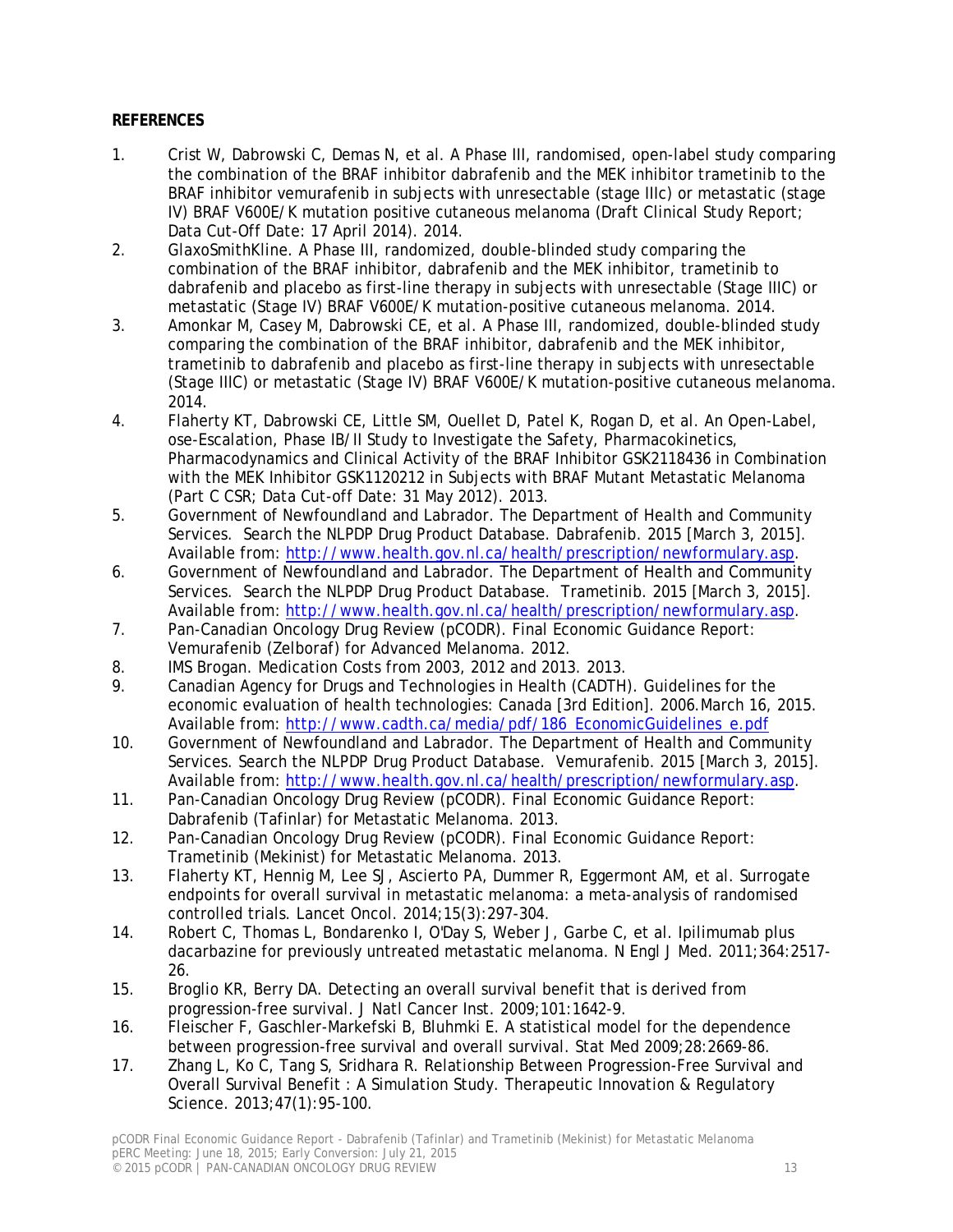- 18. Sherman L, Patel K, Wu F, et al. METRIC, a Phase III randomized, open-label study comparing GSK1120212 to chemotherapy in subjects with advanced or metastatic BRAF V600E/K mutation-positive melanoma (Clinical Study Report). GlaxoSmithKline (GSK). 2012.
- 19. Latimer N, Abrams K. Adjusting for treatment crossover in the BREAK-3 clinical trial Stage 1 feasibility analysis results, February 2013 update. 2013.
- 20. EuroQol Research Foundation. EuroQol-5D (EQ-5D) questionnaire 2013 [March 26, 2015]. Available from: http://www.euroqol.org/about-eq-5d.html.
- 21. Goodman V, Guckert M, Haney P, et al. BREAK-3, A Phase III randomized, open-label study comparing GSK2118436 to DTIC in previously untreated subjects with BRAF mutation positive advanced (Stage III) or metastatic (Stage IV) melanoma (Clinical Study Report). 2012.
- 22. Cella D. FACT-M: Functional Assessment of Cancer Therapy Melanoma2007. Available from: http://www.facit.org/FACITOrg/Questionnaires.
- 23. Cormier JN, Davidson L, Xing Y, Webster K, Cella D. Measuring quality of life in patients with melanoma: development of the FACT-melanoma subscale. J Support Oncol. 2005;3(2):139-45.
- 24. Roche. Vemurafenib for the treatment of locally advanced or metastatic BRAF V600 mutation positive malignant melanoma -- STA Submission. National Institute for Health and Clinical Excellence. 2012.
- 25. Johnston KM, McPherson E, Osenenko K, Vergidis J, Levy AR, Peacock S. Cost-effectiveness of therapies for melanoma. Expert Rev Pharmacoecon Outcomes Res 2015;23:1-14.
- 26. Cashin RP, Lui P, Machado M, Hemels ME, Corey-Lisle PK, Einarson TR. Advanced cutaneous malignant melanoma: a systematic review of economic and quality-of-life studies. Value Health. 2008;11(2):259-71.
- 27. Amdahl J, Wang A, Thabane M, Amonkar M, Delea TE. Cost effectiveness of trametinib as first-line treatment for BRAF V600 positive advanced or metastatic melanoma - a Canadian societal perspective. Value Health. 2014;17(3):A83.
- 28. Flaherty KT, Robert C, Hersey P, Nathan P, Garbe C, Milhem M, et al. Improved survival with MEK inhibition in BRAF-mutated melanoma. N Engl J Med 2012;367(2):107-14.
- 29. McArthur GA, Chapman PB, Robert C, Larkin J, Haanen JB, Dummer R, et al. Safety and efficacy of vemurafenib in BRAF(V600E) and BRAF(V600K) mutation-positive melanoma (BRIM-3): extended follow-up of a phase 3, randomised, open-label study. Lancet Oncol. 2014;15:323-32.
- 30. Balch CM, Gershenwald JE, Soong SJ, Thompson JF, Atkins MB, Byrd DR, et al. Final version of 2009 AJCC melanoma staging and classification. Journal of Clinical Oncology. 2009;;27:6199-206
- 31. Xing Y, Chang GJ, Hu CY, Askew RL, Ross MI, Gershenwald JE, et al. Conditional survival estimates improve over time for patients with advanced melanoma: results from a population-based analysis. Cancer 2010;116(9):2234-41.
- 32. Hollander Analytical Services. Health care at end-of-life in Western Canada study. . 2007.
- 33. Hillner BE, Agarwala S, Middleton MR. Post hoc economic analysis of temozolomide versus dacarbazine in the treatment of advanced metastatic melanoma. J Clin Oncol. 2000;18:1474-80.
- 34. Lee D, Winn B, Lebmeier M. Modelling the cost-effectiveness of ipilimumab for previouslytreated, metastatic melanoma. Value Health. 2012;15:A423.
- 35. National Institute for Health and Clinical Excellence. Dabrafenib for treating unresectable or metastatic BRAF V600 mutation-positive melanoma: NICE technology appraisal guidance 321 [abstract]. UK NHS 2014. 2014.
- 36. Radford M, Cortes P, Carrasco J. Cost-effectiveness of ipilimumab in previously treated patients for advanced melanoma in Portugal Value Health. 2013;16:A139.